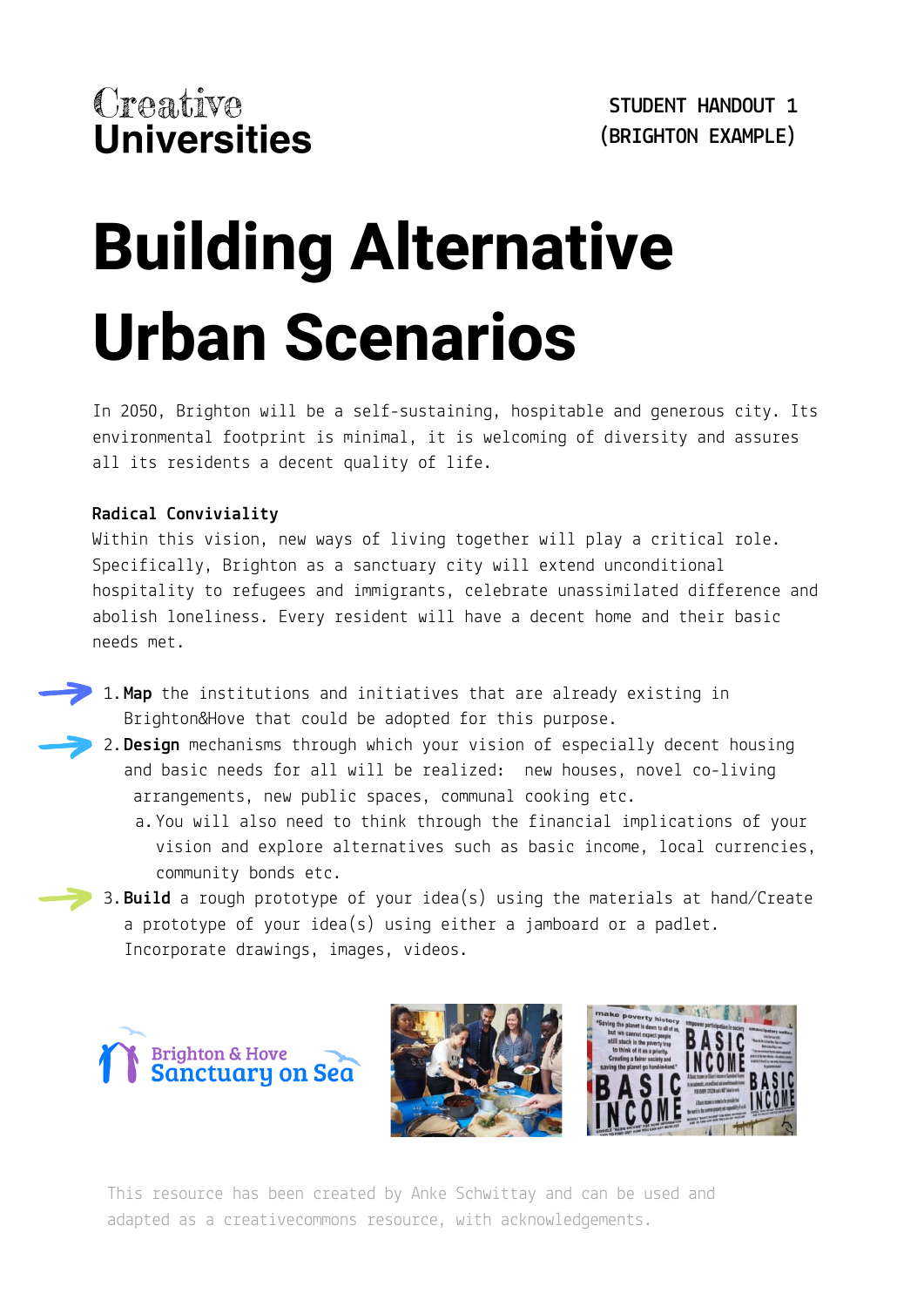# **Building Alternative Urban Scenarios**

In 2050, Brighton will be a self-sustaining, hospitable and generous city. Its environmental footprint is minimal, it is welcoming of diversity and assures all its residents a decent quality of life.

#### **Deep Governance**

Within this vision, deeply democratic forms of governance will play a critical role. Specifically, Brighton will have governance institutions that are radically participatory and include especially the most marginalized groups in meaningful decision making.

- **Map** the institutions and initiatives that are already existing in 1. Brighton&Hove that could be adopted for this purpose.
- **Design** mechanisms through which your vision can be realized: citizen 2. assemblies, public referenda, the collective writing of charters/constitutions/manifestos, grassroots neighbourhood organizations, participatory budgeting etc.
	- This is not just be about institutions though; think of the material a. manifestations of government power. You might also need to change the architecture of government buildings, public spaces or ways of communication.
- **Build** a rough prototype of your idea(s) using the materials at hand/Create 3. a prototype of your idea(s) using either a jamboard or a padlet. Incorporate drawings, images, videos.



**Citizen's juries: putting** the demos back into **Democracy** 017 **With Peter Bryant Shared Future** 



This resource has been created by Anke Schwittay and can be used and adapted as a creativecommons resource, with acknowledgements.